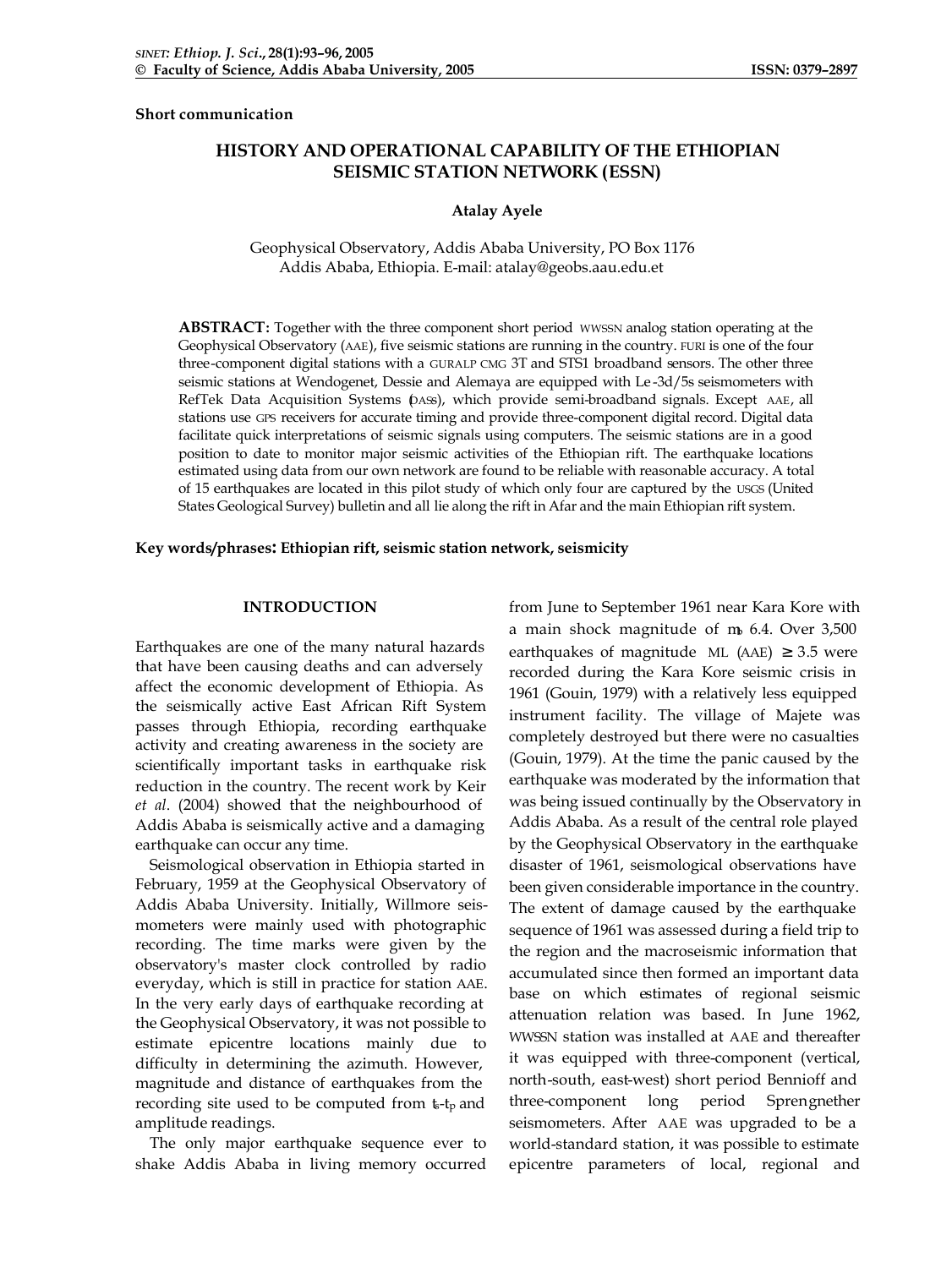teleseismic earthquakes using the single-station location method and macroseismic information mainly reported by regional authorities for local earthquakes in Ethiopia which helped a great deal to improve locations.

Routine interpretation of seismograms and determination of earthquake parameters for local and regional events led to the publication of several research papers. The book, 'Earthquake History of Ethiopia and the Horn of Africa', written by Gouin (1979) contains a substantial number of analyses of seismograms from station AAE and macroseismic information from field assessment of damages caused by earthquakes. The first seismic zoning map of Ethiopia was published in 1976 in relation to the national effort to draft a code for earthquake-resistant structures. Station AAE has contributed high quality data for the seismological community in the world and its name appeared on outstanding books and research papers.

Through SIDA/SAREC financial support for the Geophysical Observatory since September 1982, single-component S-13 sensors with portacorder seismographs (Teledyne Geotech) were installed at Alemaya (ALME), Asmera (ASME), Dessie (DESE) and Wendogenet (WNDE). Later on, the portacorders were replaced by Lennartz analog recorders with time marks made by internal clocks and synchronized daily to radio-broadcast time. Substantial amount of data were collected with the old station network and bulletins of the Geophysical Observatory are produced. However, independent event location using this seismic station network was not possible mainly due to bad timing of seismogram records from the remote stations.

# *Current Seismic Station Network of Ethiopia (SSNE)*

With a generous financial support of SIDA/SAREC, which ended in 2000, three Le-3d/5s seismometers and RefTek Data Acquisition Systems (DASs) were obtained by the Geophysical Observatory. These three seismic stations are fully installed at Alemaya (ALME), Dessie (DESE) and Wendogenet (WNDE) in 2003 (Fig. 1). The delay of full installation was due to several over-sea seismic projects running in the country from May 1999 to February 2003, which enabled us to collect enormous amount of data for earthquakes in Afar and the Main Ethiopian Rift. Time drifts for the

internal clocks of the RefTek DAS are corrected by GPS timing. Together with FURI, which is an IRIS/GSN seismic station that started operation in September 1997 and AAE (short-period with analog record); the Geophysical Observatory is currently running five seismic stations in the country. Under normal circumstances, this station configuration (Fig. 1, Table 1) can provide reliable earthquake data in Ethiopia. The three remote seismic stations provide semi-broadband three-component digital seismograms (Fig. 2). The instruments are well calibrated but the signal recorded by three Le-3d/5s sensors are band-limited and the total number of stations are only five which implies that ESSN is not good for fault plane solutions and other advanced seismological study at this stage except earthquake location and magnitude estimates. The station distribution is also sparse and this is not the best station configuration to monitor the seismicity of the main Ethiopian rift and Afar. All these demand several additional state-of-the-art broadband sensors with 24-bit digitizers for better performance of the network.



**Fig. 1. Topography of the Horn of Africa and the Afar triple junction where the Red Sea, Gulf of Aden and main Ethiopian rift systems meet. A total of five seismic stations (black triangles) are displayed where four of them are three-component digital with gps timing while the other is analog short-period station with radio timing. The black circles are our locations for 15 earthquakes from some of the 2003 data recorded by the Ethiopian Seismic Station Network (eesn) and only four of them (black stars) are reported by the usgs pde bulletin. The acronyms are mer: main Ethiopian rift and arb is to mean Arabian Plate.**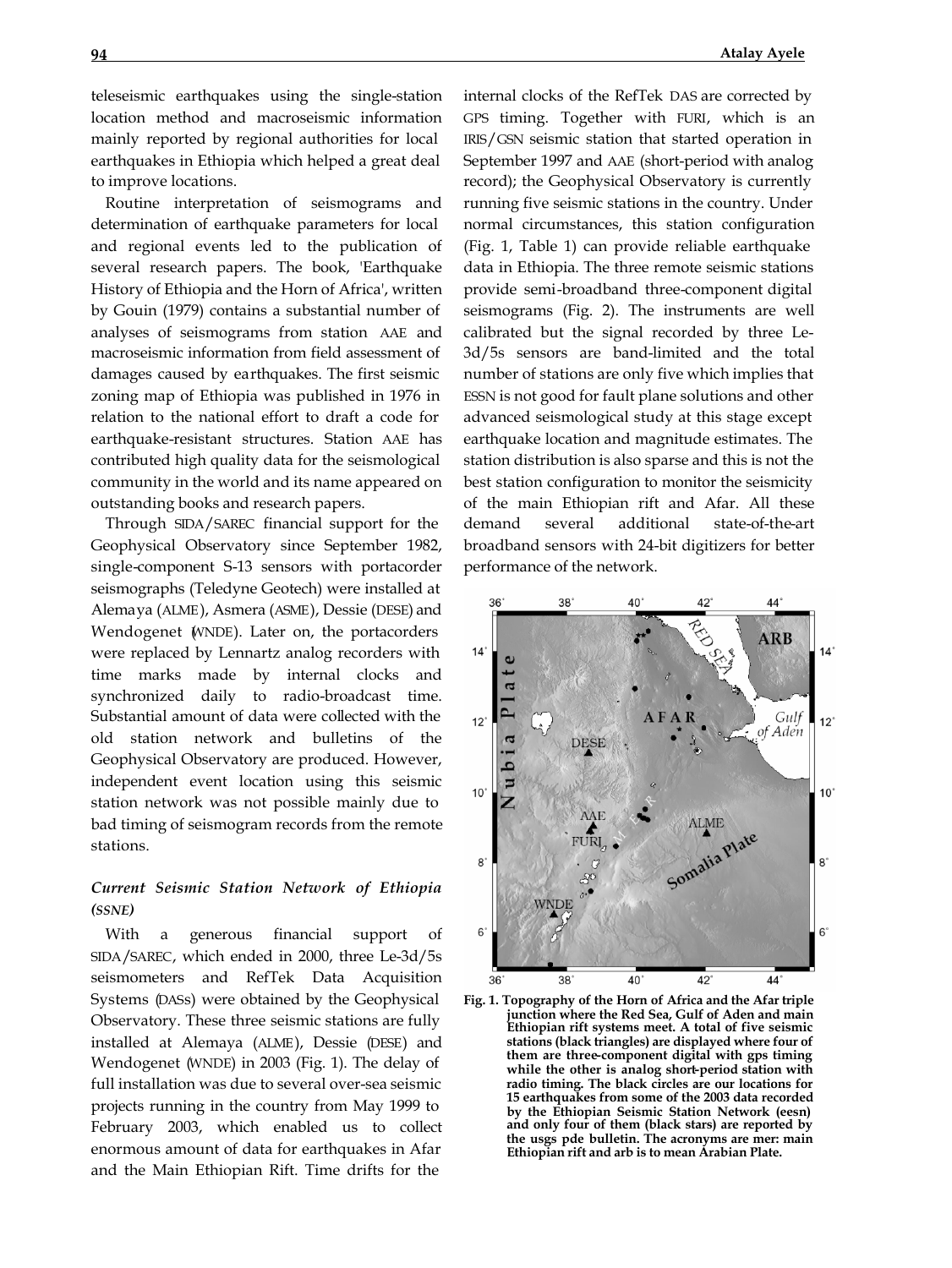|    | Area          | Station<br>code | Lat. $(^{\circ}N)$ | Lon. $(^{\circ}E)$ | $Elev.$ (m) | Sensor        | Digitizer |
|----|---------------|-----------------|--------------------|--------------------|-------------|---------------|-----------|
|    | Addis Ababa   | AAE             | 09.035             | 38.766             | 2442        | Benioff       | analog    |
|    | Alemaya       | ALME            | 09.430             | 42.040             | 2027        | $Le-3d/5s$    | R. DAS    |
| 3  | Dessie        | <b>DESE</b>     | 11.120             | 38.640             | 2543        | $Le-3d/20s$   | R. DAS    |
| 4  | Furi Mountain | FURI            | 08.895             | 38.680             | 2500        | CMG-3T & STS1 | Ouantera  |
| 5. | Wendogenet    | <b>WNDE</b>     | 07.040             | 38.370             | 1844        | $Le-3d/5s$    | R. DAS    |

**Table 1. Seismic station location: coordinates and elevations in meter a.s.l.**



**Fig. 2. Seismogram records of a magnitude 4.0 earthquake in Afar on January 1, 2003 as observed at DESE with the Le-3d/5s instrument before it was replaced by Le-3d/20s. The first three are raw data, the next three are WWSSN short period simulated and the last three are WWSN long-period simulated records after the Le-3d/5s instrument response is removed. This figure shows the Le-3d/5s is more than a short-period instrument.**

## *Data and earthquake locations*

Broadband digital seismic data are very convenient mainly to suppress noise and filter the frequency band of interest so as to facilitate phase picking. The three seismic stations at Dessie, Alemaya and Wondogenet are not broadband but are good for local earthquake recording (Fig. 2). The digital data can be optimized with different techniques so that seismic phases can be picked with reasonable accuracy, which will be used for locating earthquakes.

The software used in this study for locating earthquakes is Hypocenter (Lienert *et al*., 1986). Plane parallel layers for crustal model are assumed for local and regional events (Atalay Ayele *et al*., 2004). Coda magnitude, **m**c, is used to estimate earthquake sizes (Table 2). Fig. 1 and Table 2 show locations of earthquakes for the year 2003 for Afar and the main Ethiopian rift as recorded by our network and the distribution is in good agreement with the active rift trend and previous seismicity of the region (Gouin, 1979; Atalay Ayele, 1995). Only four of the fifteen earthquakes (Table 2) have been captured by the United States Geological Survey (USGS) Preliminary Determination of Epicenters (PDE) catalogue which shows that densifying seismic station distribution helps to monitor seismic activity of our region with better detail.